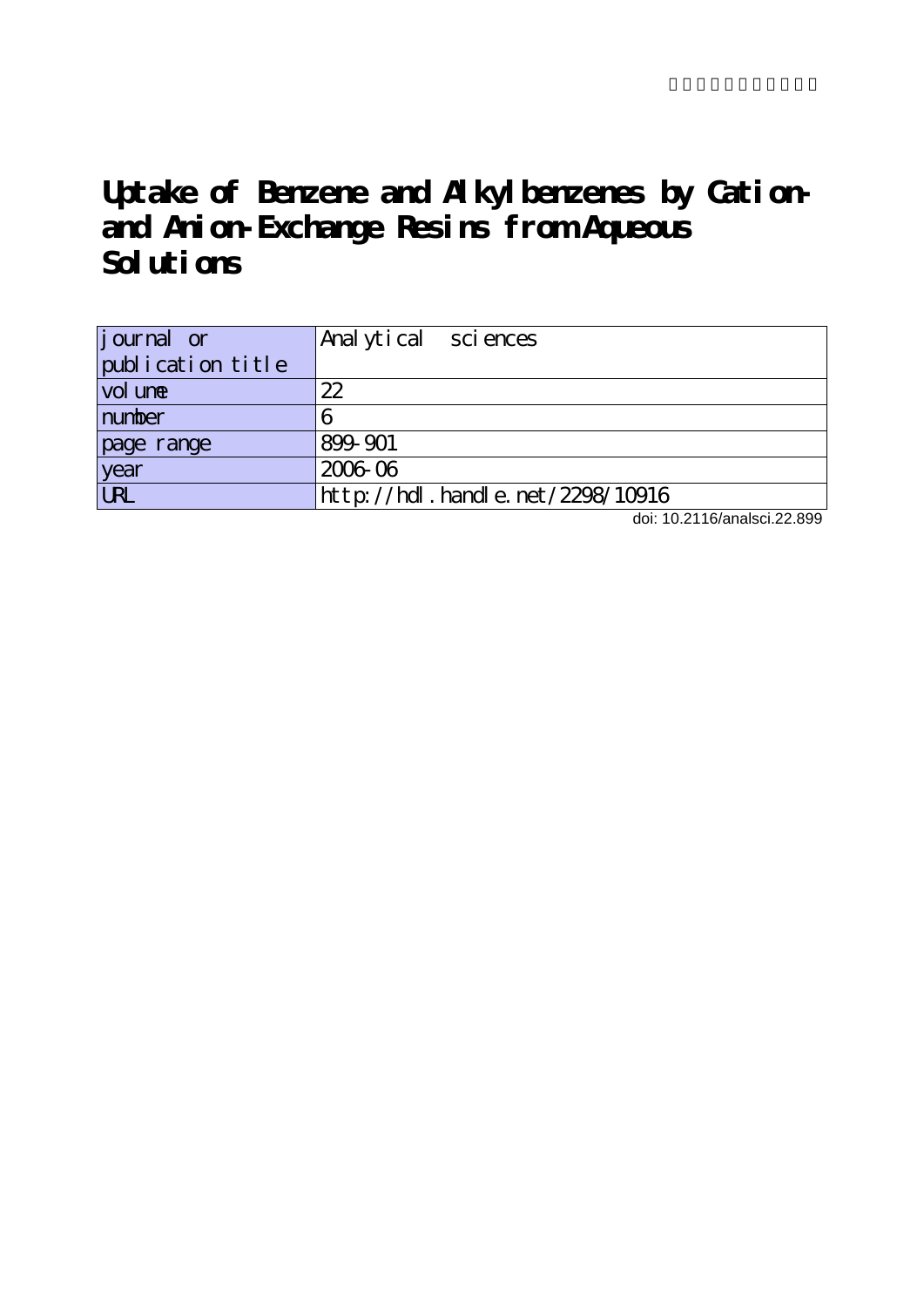## Uptake of Benzene and Alkylbenzenes by Cation- and Anion-Exchange Resins from Aqueous Solutions

Isao Sanemasa

Department of Science, Faculty of Science, Kumamoto University, Kurokami 2-39-1, Kumamoto 860-8555, Japan

Uptakes of benzene and 12 alkylbenzenes (from toluene to *n*-pentylbenzene including xylene and trimethylbenzene isomers) by both strong acid cation (Dowex 50W-X4 and X8) and strong base anion (Dowex 1-X4 and X8) exchange resins have been studied in aqueous solutions at  $25^{\circ}$ C; their distribution constants  $(K)$  have been determined. The relationship between the octanol-water partition coefficient  $(K_{ow})$  and the resin affinity for solutes has been analyzed. The K values of benzene and alkylbenzenes were larger than the K values of aliphatic hydrocarbons expected from the  $K_{\text{ow}}$ values. While the K value was increased with the alkyl chain length, no further increase in the K value was observed for  $n$ -butylbenzene and  $n$ -pentylbenzene.

#### (Received January 26,2006; Accepted April 11,2006)

We recently studied the uptake of alkanes and alcohols<sup>1</sup> and cycloalkanes and bicyclic aromatic compounds<sup>2</sup> by ionexchange resins from aqueous solutions and demonstrated that the uptake is governed by partition rather than adsorption. We showed that the hydrophobic interaction plays an important role and that the  $\pi$  interaction of aromatic rings with the resin matrix contributes to solute uptake by the resin. This paper deals with benzene and alkylbenzenes. These substances have been chosen because they have both aliphatic and aromatic characteristics.

The octanol-water partition coefficient  $(K_{ow})$ , which is a measure of hydrophobicity, varies over a wide range for alkylbenzenes, and hence, it is convenient to compare the  $K_{\text{ow}}$ values and the solute distribution constant  $(K)$ . The present work is also concerned with benzene. Studying this basic substance is important to understand the uptake mechanism of ion-exchange resins. Chromatographic studies have revealed that anion-exchange resins hold cyclohexane much more strongly than benzene, which makes one conclude that  $\pi$ electron interactions with the resin matrix are less important than the hydrophobic interaction.3

### Experimental

#### Materials

The ion-exchange resins used in this study, Dowex 50W and Dowex 1, and their conditionings were described previously.1 Cation and anion exchangers are in the  $H<sup>+</sup>$  and the Cl<sup>-</sup> form, respectively. Solutes were of analytical grade commercially available from Wako Pure Chemicals and Tokyo Kasei Kogyo, and were used as received. Deionized distilled water was used throughout the experiments.

#### Measurements of solute uptake by resins

As described in a previous paper, $\frac{1}{1}$  a vapor-circulation technique was used to prepare aqueous solutions saturated with each solute at  $25^{\circ}$ C. The vapor was circulated in a closed system for a prescribed time to reach equilibrium: 30 min for the solutes used here. While it takes a quite short time  $(ca, 2]$ min) in the absence of resins to prepare aqueous solutions saturated with the solutes used in this work, $4$  a longer time is necessary to reach equilibrium in the presence of resins.

After equilibrium had been reached, the aqueous solution containing resin particles was transferred to a centrifuge tube of 10 ml capacity. The supernatant was removed, and a 5 ml portion of cyclohexane and a few milliliters of ethanol were added. Then, the stoppered centrifuge tube was vigorously hand-shaken, and finally centrifuged for 10 min at 3000 rpm. The cyclohexane phase was studied with a Hitachi U-2800 spectrophotometer using quartz cells of 10-mm path length.

The content of the centrifuge tube after extraction with cyclohexane was transferred to a sintered glass filter. Next, the recovered resin particles were washed with water by suction. The glass filter with resin was dried at 80°C and weighed. All operations were repeated three times, the results being reproducible within about  $\pm 10\%$ .

In addition to the vapor-circulation technique, another technique was applied for the uptake of benzene by cation exchangers. This technique uses simple glass test tubes of ca. 45 ml capacity, each with a glass stopper. Each test tube was filled almost to the top with an aqueous benzene solution of suitable concentration; these test tubes were immersed in a bath thermostated at  $25^{\circ}$ C for 30 min, and then a few milliliters of the solution were taken out of the tube. Next, a known amount of dry resin (usually  $1$  to  $2$  g) was added to the solution in the test tube, and each tube was immersed in the same bath for another 30 min with occasional shaking. Finally, another few milliliters of the solution were taken out. Each aqueous benzene solution taken out of the tube was transferred to a glass test tube with a stopper, in which a  $5$  ml portion of cyclohexane had already been placed (the volume of aqueous solution was estimated by measuring the weight). The material was then extracted with cyclohexane; the resulting material was used for UV measurements. Since the volume of the aqueous phase in the presence of resin could be taken into account, the amount of

E-mail: sanemasa@sci.kumamoto-u.ac.jp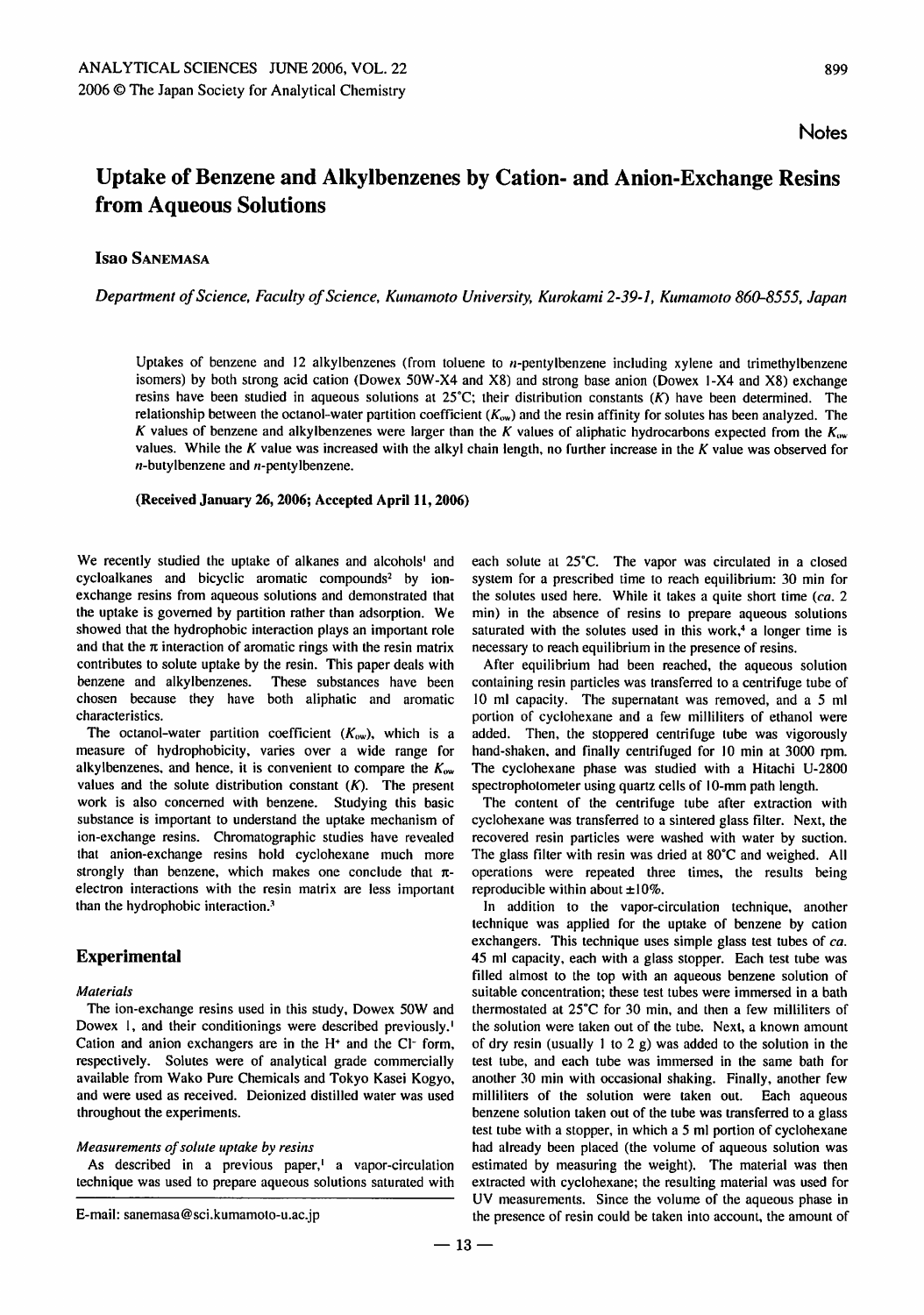|                        | log K <sub>ow</sub> | Solute concentration range in<br>equilibrium with resin/M | $Ky$ ml g <sup>-t</sup> |     |                     |                     |
|------------------------|---------------------|-----------------------------------------------------------|-------------------------|-----|---------------------|---------------------|
| Solute                 |                     |                                                           | Dowex 50W               |     | Dowex 1             |                     |
|                        |                     |                                                           | X <sub>4</sub>          | X8  | X <sub>4</sub>      | X8                  |
| Benzene                | 2.13                | $3.60 \times 10^{-3} - 1.99 \times 10^{-2}$               | $\mathbf{11}$           | 7.5 | 32                  | 54                  |
| Toluene                | 2.73                | $2.34 \times 10^{-1} - 5.27 \times 10^{-1}$               | 19                      | 13  | 66                  | $1.3 \times 10^{3}$ |
| Ethylbenzene           | 3.15                | $9.08 \times 10^{-4} - 1.34 \times 10^{-3}$               | 29                      | 23  | $1.2 \times 10^2$   | $2.4 \times 10^2$   |
| $o$ -Xylene            | 3.12                | $6.40 \times 10^{-4} - 1.60 \times 10^{-4}$               | 31                      | 23  | $1.8 \times 10^{2}$ | $3.1 \times 10^{3}$ |
| $m$ -Xylene            | 3.20                | $6.84 \times 10^{-4} - 1.45 \times 10^{-3}$               | 34                      | 27  | $1.8 \times 10^{2}$ | $2.6 \times 10^2$   |
| $p$ -Xylene            | 3.15                | $8.97 \times 10^{-4} - 1.31 \times 10^{-4}$               | 32                      | 25  | $1.5 \times 10^{2}$ | $2.5 \times 10^{2}$ |
| n-Propylbenzene        | 3.72                | $1.20 \times 10^{-4}$ = 4.20 $\times 10^{-4}$             | 55                      | 42  | $3.2 \times 10^2$   | $8.3 \times 10^{2}$ |
| 1,2,3-Trimethylbenzene | 3.66                | $3.56 \times 10^{-4} - 5.15 \times 10^{-4}$               | 50                      | 38  | $2.4 \times 10^{2}$ | $4.2 \times 10^{2}$ |
| 1.3.5-Trimethylbenzene | 3.59                | $1.44 \times 10^{-4}$ - $4.00 \times 10^{-4}$             | 72                      | 55  | $3.5 \times 10^{2}$ | $5.9 \times 10^2$   |
| 1,2,4-Trimethylbenzene | 3.56                | $2.05 \times 10^{-4} - 4.36 \times 10^{-4}$               | 60                      | 47  | $3.0 \times 10^{2}$ | $5.5 \times 10^2$   |
| <i>sopropylbenzene</i> | 3.66                | $2.50 \times 10^{-4} - 5.10 \times 10^{-4}$               | 40                      | 33  | $2.2 \times 10^{2}$ | $4.3 \times 10^{2}$ |
| $n$ -Butylbenzene      | 4.38                | $1.16 \times 10^{-4} - 2.55 \times 10^{-4}$               | 57                      | 55  | $4.3 \times 10^{2}$ | $7.3 \times 10^{2}$ |
| $n$ -Penthylbenzene    | 4.90                | $1.65 \times 10^{-5} - 1.20 \times 10^{-4}$               | 50                      | 36  | $3.8 \times 10^{2}$ | $4.3 \times 10^{3}$ |

Table 1 Distribution constant of solutes by ion-exchange resins at 25°C

a. The distribution constant is defined as follows:  $K =$  (the amount of solute taken up by the resin in mmol/g of dry resin)/(the solute concentration in the aqueous solution in mmol/ml). b. Octanol-water partition coefficient (Ref. 9).



Fig. 1 The amount of benzene taken up by anion exchange resins (a) and cation exchange resins (b) against the concentration of benzene in aqueous solution in equilibrium with resins. The open symbols indicate the data obtained by an indirect method described in the text.

solute taken up by the resin could be determined. Thus, this technique is an indirect method.

#### **Results and Discussion**

As demonstrated in our previous studies,<sup>1,2</sup> the amount of solute taken up by the resin was found to be directly proportional to the solute concentration in the aqueous solution. Typical results are shown in Fig. 1(a) for the anion exchangers using benzene as a solute. The concentration range of each solute measured in equilibrium with resins is listed in Table 1. From the slope of a straight line, we estimated the distribution constant  $(K)$ , a measure of the relative affinity of the resin toward each solute. The distribution constant is defined as follows:

 $K =$  (the amount of solute taken up by the resin in mmol/g of dry resin)/(the solute concentration in the aqueous solution in mmol/ml).

The  $K$  value corresponds to the hypothetical solute amount (mmol/g of dry resin) at an aqueous solute concentration of 1 M. The results are given in Table 1 together with some log  $K_{ow}$ values taken from the literature.<sup>5</sup>

The logarithmic relationships between the  $K$  and  $K_{\text{ow}}$  values are plotted by squares in Fig. 2, where, for the sake of comparison, our previous data on alkanes  $(C<sub>5</sub>-C<sub>9</sub>)$  and alcohols  $(C_4-C_7)^1$  and cycloalkanes  $(C_5-C_8)^2$  are illustrated by relatively small circles and our data on bicyclic aromatic compounds (naphthalene, biphenyl, and azulene)<sup>2</sup> by relatively small triangles. Some uptake characteristics can be seen from Table 1 and Fig. 2 for benzene and alkylbenzenes.

The  $K$  values are higher than the values for aliphatic hydrocarbons expected from the  $K_{ow}$  values, particularly for anion exchangers. This suggests that the  $\pi$ -electron interaction of the benzene ring with the resin matrix (styrenedivinylbenzene copolymer) is present. The  $K$  values increase with  $K_{ow}$  values, that is, a hydrophobic interaction plays an important role. In this study, we have chosen  $n$ -butylbenzene and *n*-pentylbenzene with an expectation that their  $K$  values might be comparable to or exceed those of bicyclic aromatic hydrocarbons, because the  $K_{ow}$  values of alkylbenzenes increase with the alkyl-chain length. Their  $K$  values, however, did not extend beyond the *n*-propylbenzene value. The reason is not clear in the present stage, but longer functional groups such as butyl and penthyl may hinder the  $\pi$  interaction of the benzene ring with the resin matrix.

We can see from Table 1 that no appreciable differences in the  $K$  values are observed among three xylene isomers. On the other hand, as for trimethylbenzenes, when their  $K_{ow}$  values are taken into account, the 1,3,5-isomer exhibits considerably higher affinity than the 1,2,3-isomer to both cation and anion exchangers.

A comparison of the present results with those from our previous study<sup>2</sup> shows that the affinity of benzene to both cation